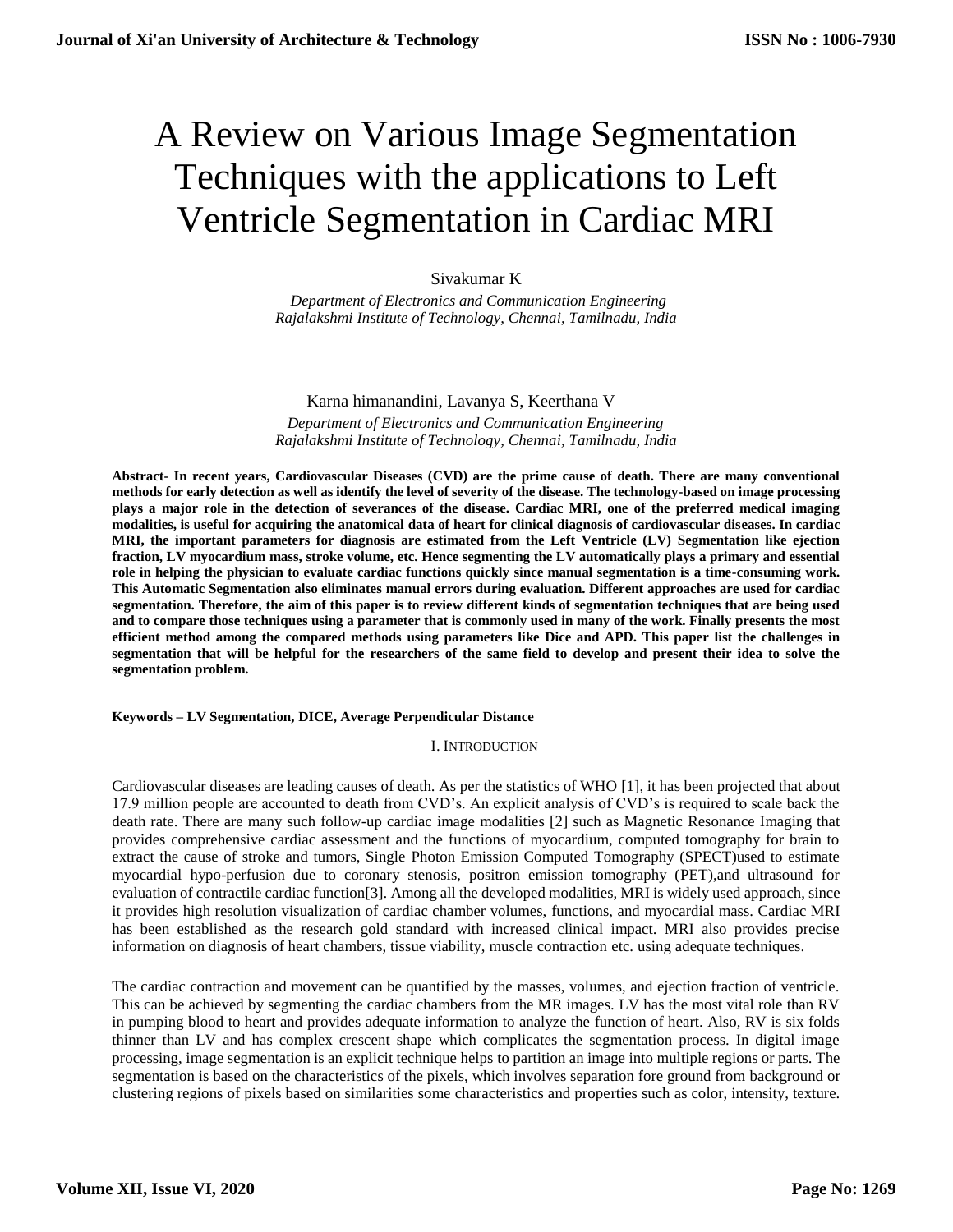To achieve better amount and quality of imaging data, a variety of segmentation techniques and algorithms have been developed. However, cardiac image segmentation remained a challenge due to the highly dynamic nature of cardiac anatomy, function, and pathology.



Figure 1. WHO statistics on causes of death in 2019 survey

The following are the different segmentation techniques[4]: 1.Thresholding,2.Clustering methods, 3. Compression based methods, 4. Histogram based methods, 5. Edge detection, 6.Region growing methods, 7. Split and merge methods, 8. Partial differential equation based methods and many more[4]. By using different segmentation approaches, some of the metrics such as dice, mean contour distance, left ventricle (LV) end-diastolic volume (LVEDV) and end-systolic volume (LVESV), LV mass; right ventricle end-systolic volume (RVESV) and right ventricle end-diastolic volume (RVEDV).

#### II. OVERVIEW OF DIFFERENT METHODS

In this section, we review various techniques for the segmentation of heart chambers or the whole heart. Cardiac segmentation techniques can be categorised to four main categories: (1) boundary driven techniques, (2) region growing based techniques, (3) graph-cut techniques, and (4) model fitting techniques. We discuss the methods in each category and evaluate the pros and cons [1].

### *Region-Based Techniques –*

In region-based techniques, initially ROI (region of interest) is selected using some model and is partitioned and the information is defined within the ROI to enhance the segmentation performance. Clustering involves in grouping the image pixels of similar features in the image ROI, that in turn provides a segmentation of the image. Clustering techniques include K-means, fuzzy C-means etc.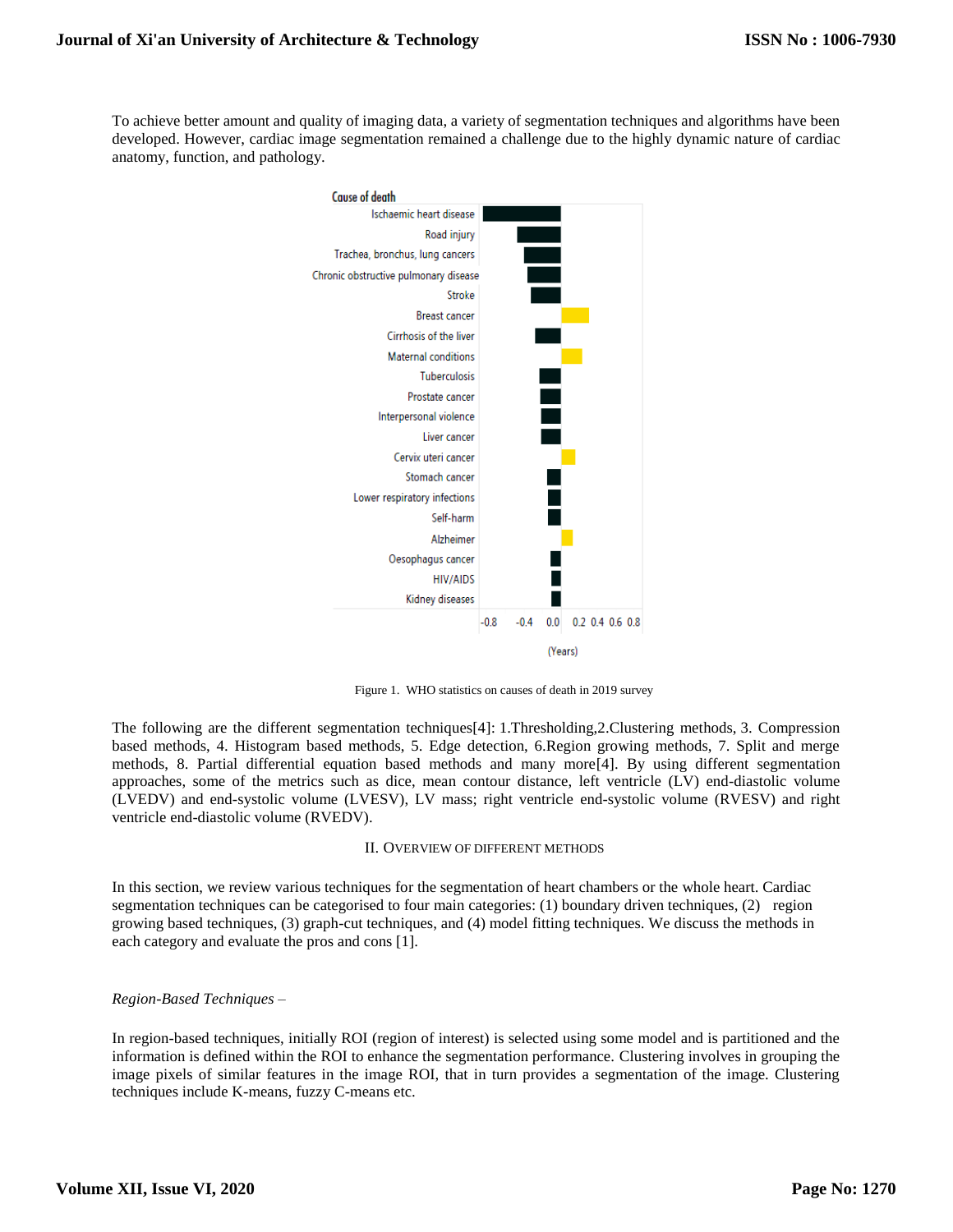#### *3.1. K-means Clustering –*

K-means clustering works in a progression of steps. They are pre-processing of MRI image, estimation of LV information such as seed points, and the statistical values of region, mapping (polar mapping in general) is generated based on the shape of ROI, correction of segmentation errors if any, segmentation of LV using inverse mapping (inverse polar mapping) [5]. This approach uses an objective function to estimate the performance of a representation for k given clusters and it is defined as

$$
\phi(cluster, data) = \left\{ \sum_{j \in i} (x_j - m_i)^T (x_j - m_i) \right\}
$$
\n(1)



Figure 2. shows the process segmentation by K-means clustering

#### *3.2. Fuzzy C-means –*

Fuzzy C-means clustering method has been availed in various fields such as pattern recognition and image segmentation[6].The Fuzzy C-means segments the image into different clusters by grouping the similar gray level into a cluster. The clustering method is computed by minimizing the weight function based on distance between cluster centre and pixels.

Fuzzy clusters results in-constrained soft partition by extending the objective function of hard means[7]. The objective function is expressed as

$$
J(p,c) = \sum_{i=1}^{n} \sum_{j=1}^{c} \omega_{ij}^{m} ||x_i - c_j||^2
$$
 (2)

Where j defines objective function, p is fuzzy partition of data set, c is centre of the cluster,  $c_j$  is the centre of the cluster respectively, n is the number of clusters,  $x_i$  represents the feature data of the image such as Gray level and

 $\omega_{ij}$  is the membership of the pixel  $X_i$  in the j<sup>th</sup> cluster.

Few important points to be considered are:[8]

1.It guarantees converge if weight m>1.

2. It finds local minimum of the objective function  $J_m$  that minimises the algorithm.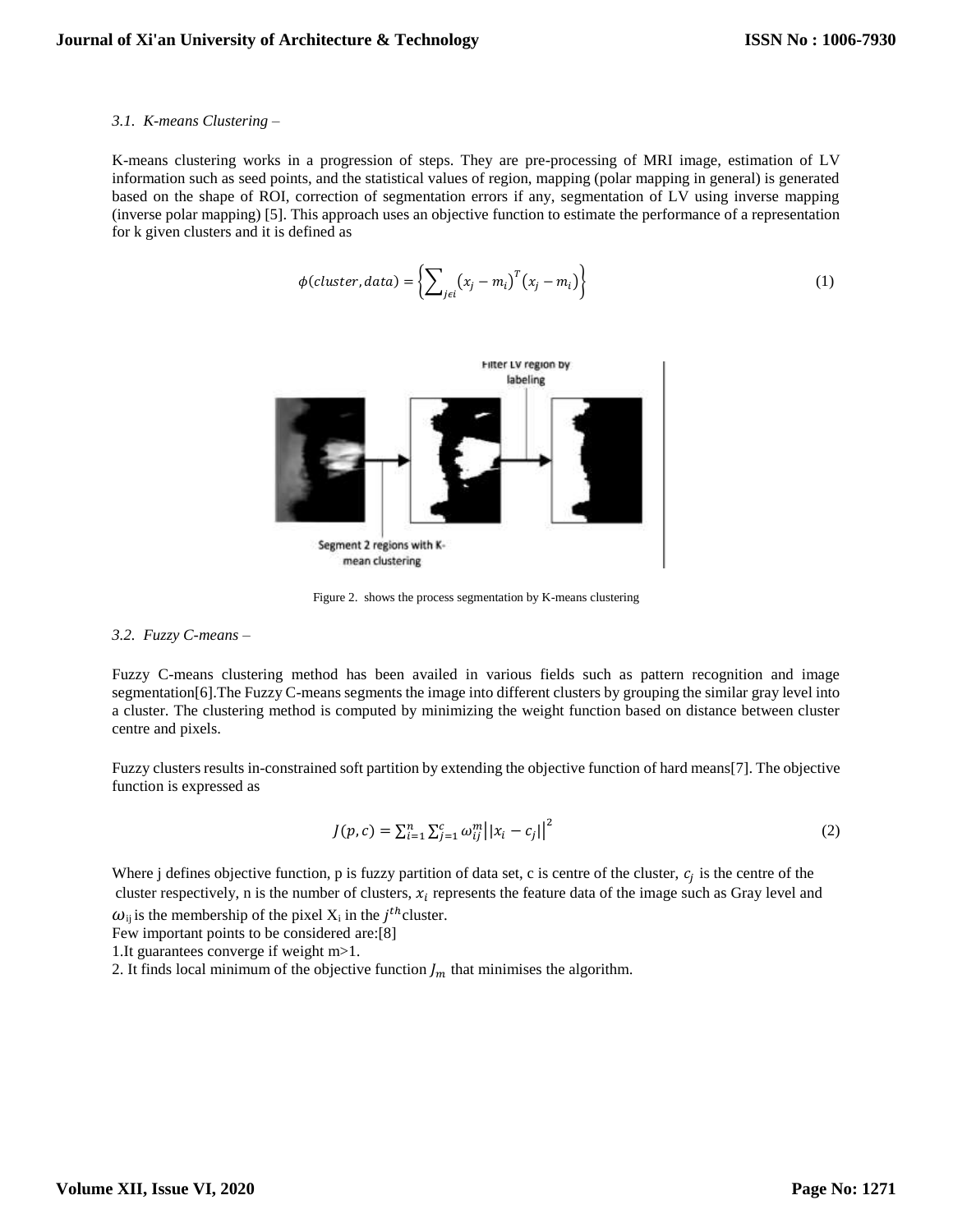

Figure 3. Shows the segmentation of LV using fuzzy C-means

## *3.3. Level-set based Technique –*

In the level set frame-work, the contour automatically splits into several different regions, among which the ventricles are identified because they are the two largest connected components[9]. Remaining components inside the cavities (if any) are removed. The LV and RV are labelled based on the position of their centre of gravity (the RV is to the left of the LV). The different steps of our method are illustrated in the Figure



Figure 4. Shows the segmentation of LV using level set method

# *3.4. Thresholding –*

Thresholding is a segmentation technique used to locate the Region Of Interest (ROI) in the LV such as blood pool or myocardium, depending upon the analysis of intensity histogram [10]. Then this intensity histogram is formed as a distribution of pixel intensities. The histogram is divided into sub-intervals depending upon the threshold value which consists of distinctive modes that represents specific intensity. Pixels having intensities in a small interval represents a certain type of tissue. If there is a significant; intensity diversity between the target and the background areas, then is method is effective.

The intensity of different type of tissue may overlap in some cases. Therefore, thresholding is used as a pre-processing step and it may also be combined with other segmentation techniques[11]. Apart from this, it eliminates noise and for further processing the data is prepared to obtain the features. The muscular tissues are the noise which should be removed. Some noise may exist in the form of bones which is catered in the feature selection part. Thresholding is carried out by fixing the value to 85% of the maximum brightness level. From the vigorous experimentation of various data sets, this value is obtained. A good trade-off between accuracy and effort for feature extraction is obtained from this value. Other thresholding technique such as adaptive thresholding does not perform well in this case.



Figure 5. Shows the segmentation of LV using thresholding.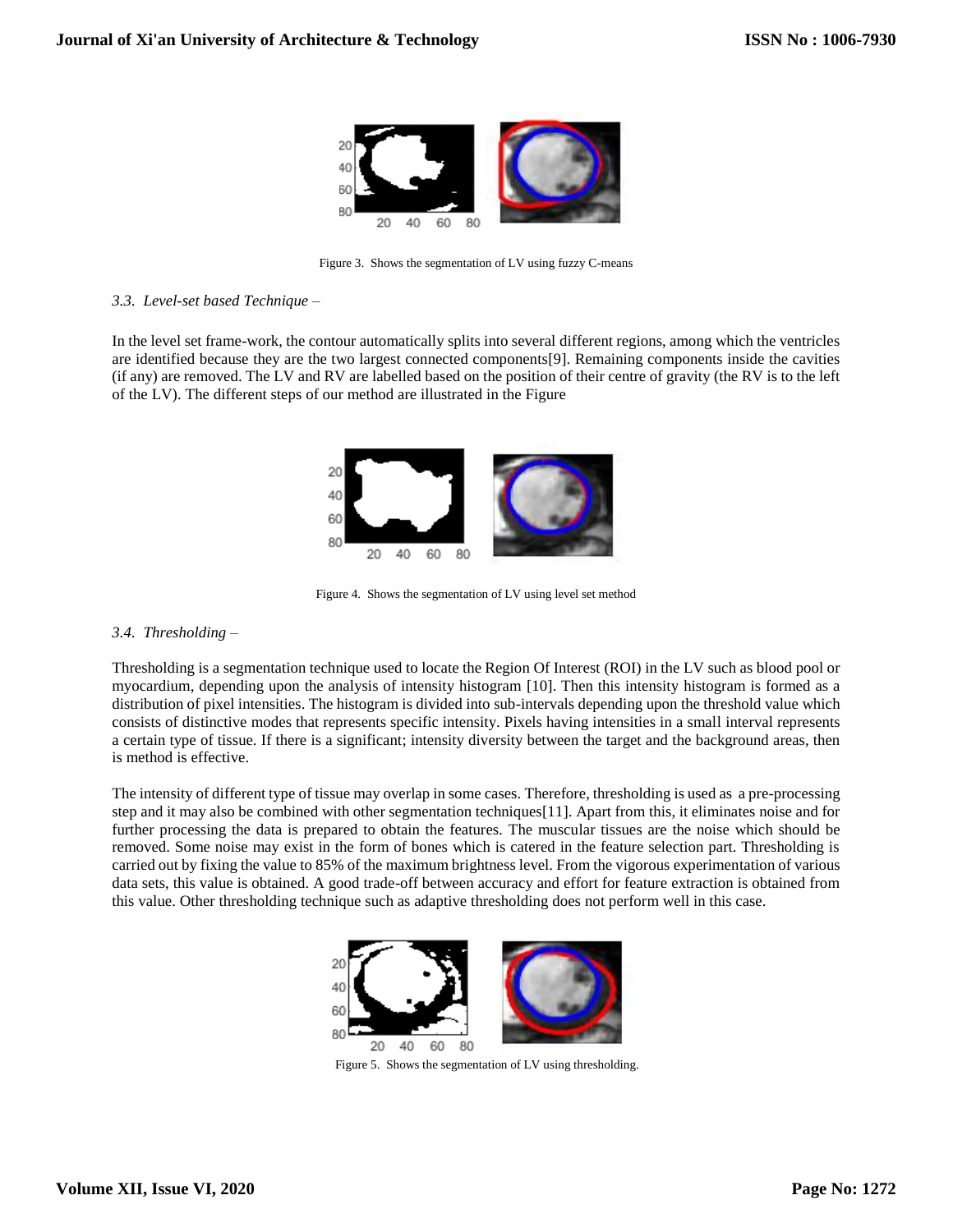#### *3.5. Adaptive thresholding-*

As mentioned above, in thresholding all the pixels are setup by the intensity values above a threshold value as foreground and below threshold value as background i.e. fixed threshold value throughout the process whereas in adaptive thresholding the value is set dynamically which benefits from other thresholding techniques[3]. The dynamically set threshold depends on the intensities of neighboring pixels. To calculate the threshold value  $T(X, Y)$ at the pixel positioned at  $(X, Y)$  following steps are performed: (i)  $N x N$  region is selected around the pixel location. (ii) Calculate the average weight of that region. The average weight  $WA(X, Y)$  can be computed by using either average mean of all pixel location that exist in the region or by Gaussian weighted average of the pixel values. (iii) Find the threshold value  $T(X, Y)$  for each pixel. For the single or combination of Gaussian models, the threshold value would be fixed multiples of its variance, where the spatial factors are ignored and only temporal factors are considered[12].

$$
T_{adapt} = \frac{k_1(\sigma_{curr}^2 + k_2\sigma_{diff}^2)}{\mu_{diff}}
$$
 (3)

Where  $\mu_{\text{diff}}$  is the and local mean,  $\sigma_{\text{curr}}^2$  is the local variance,  $\sigma_{\text{diff}}^2$  local variance. The limitation of fixed thresholding, that is, the misclassification of foreground pixels with small color differences has overcome by adaptive or local thresholding.

#### *3.6. Otsu's method-*

In general, automatic segmentation is a troublesome task in digital image processing. otsu's thresholding uses graylevel histogram of an image, information of each pixel and its spatial correlation information in the neighborhood[13]. This algorithm produces a single intensity value that act as threshold which separate pixels into two classes foreground and background. otsu's thresholding chooses the threshold that minimizes the weighted within-class variance or intraclass variance that in turn maximizes between class variance[14]. The function that gives the intra-class variance is described as

$$
t = \omega_1(t)\sigma_1^2 t + \omega_2(t)\sigma_2^2 t \tag{4}
$$

The algorithm works as follows:

1. Find the histogram and compute the probabilities for each intensity level.

- 2. Setup initial class probabilities  $(\omega_i)$  and class means  $(\mu_i)$ .
- 3. Repeat the steps for all thresholds  $t=1,2,\ldots$  up to maximum intensity.
- 4. From obtained results, update  $\omega_i$  and  $\mu_i$  and compute  $\sigma_b^2(t)$ .
- 5. Desired threshold corresponds to the maximum  $\sigma_b^2(t)$ .
- 6. Calculate the two maxima and their corresponding threshold values.
- 7. Using the mean value of those two threshold values, desired threshold value is obtained.

The performance of this method for segmentation obtained from the computed results have the following limitations such as small mean variation between foreground and background pixels, small size, large variance of pixels, round pixels, large variance of pixels, large amount of noise etc.



Figure 6. Segmentation LV using Otsu's threshold method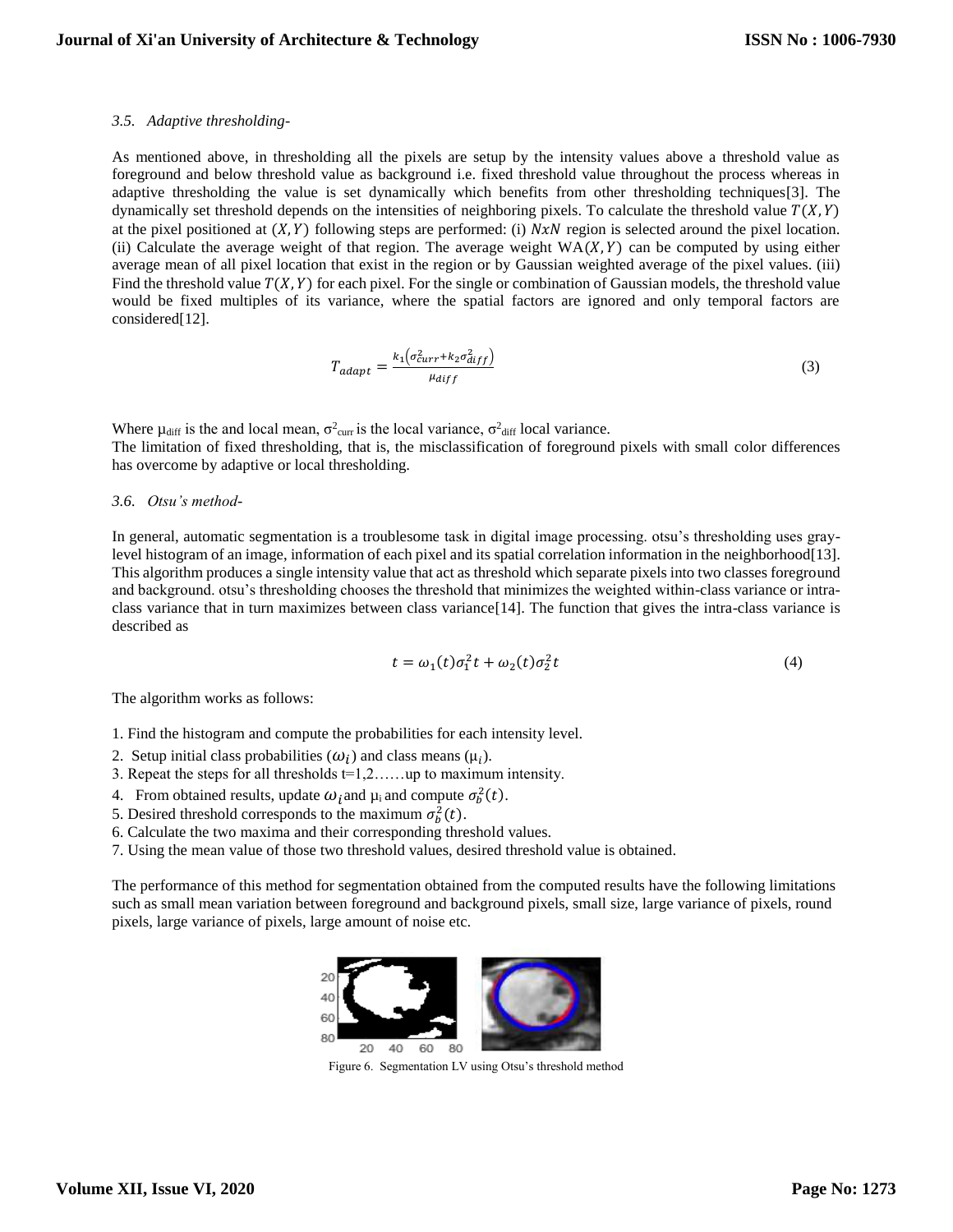## *3.7. Active contour without Edges-*

The traditional snakes and active contour models depend on the edge function and the image gradient for stopping the curve evolution. But this model forms the curve that is not defined by the gradient. It generates a curve to detect the object on the image that follows the constraints of that image. The initial curve can be wherever in the image, while the interior contours are detected automatically[15]. At first, the curve is detected around the object. After that the curve proceeds towards its interior normal and finds the boundary of the object and stops at the boundary.

Let the evolving curve be C in  $\Omega$  as the boundary of open subset w of  $\Omega$  (i.e.  $w \subset \Omega$ , and  $c = \partial \omega$ )

2 2 ()+ <sup>2</sup> () = ∫ |0(,) − <sup>1</sup> (5) 1 | + ∫ |0(,) − <sup>2</sup> | () () 

Figure 7. Shows the segmentation of LV using active contour without edges

# *3.8. Deep learning-*

Traditional machine learning techniques needs few prior knowledge and feature engineering for acquiring good accuracy. In Deep Learning it finds the features automatically from the data for detecting objects and segmenting From the given data it learns the features using the learning procedures and in sideways fashion. That's why Deep learning is feasible to apply for image analysis and segmentation[16].



Fig 8. Layers of segmentation process in deep learning

Deep artificial neural network comes under deep learning models. Neural networks include three layers such as input, output and several hidden layers. In convolutional neural network, cardiac MRI are given as input and the hierarchical features from a heap of convolution and pooling operations[17]. These spatial feature maps are flattened and then reduced into a vector over fully connected layers. The forms of vectors may vary based on specific task which can be a predicted label for centre pixel of the input image or co-ordinates of bounding box or probabilities for the set of class.

# *3.9. Minimum cross entropy-*

This method reduces the cross entropy among images i.e. between segmented image and the original un-segmented image. Between the two images the cross entropy is originated in an exceedingly pixel-to-pixel basis and a computationally smart algorithm is developed[18]. In the minimum error approach, the sets of pixels which comprise the object and the background are both assumed to be normally distributed. A criterion function is constructed such that the selected threshold will minimize the average error in pixel classification.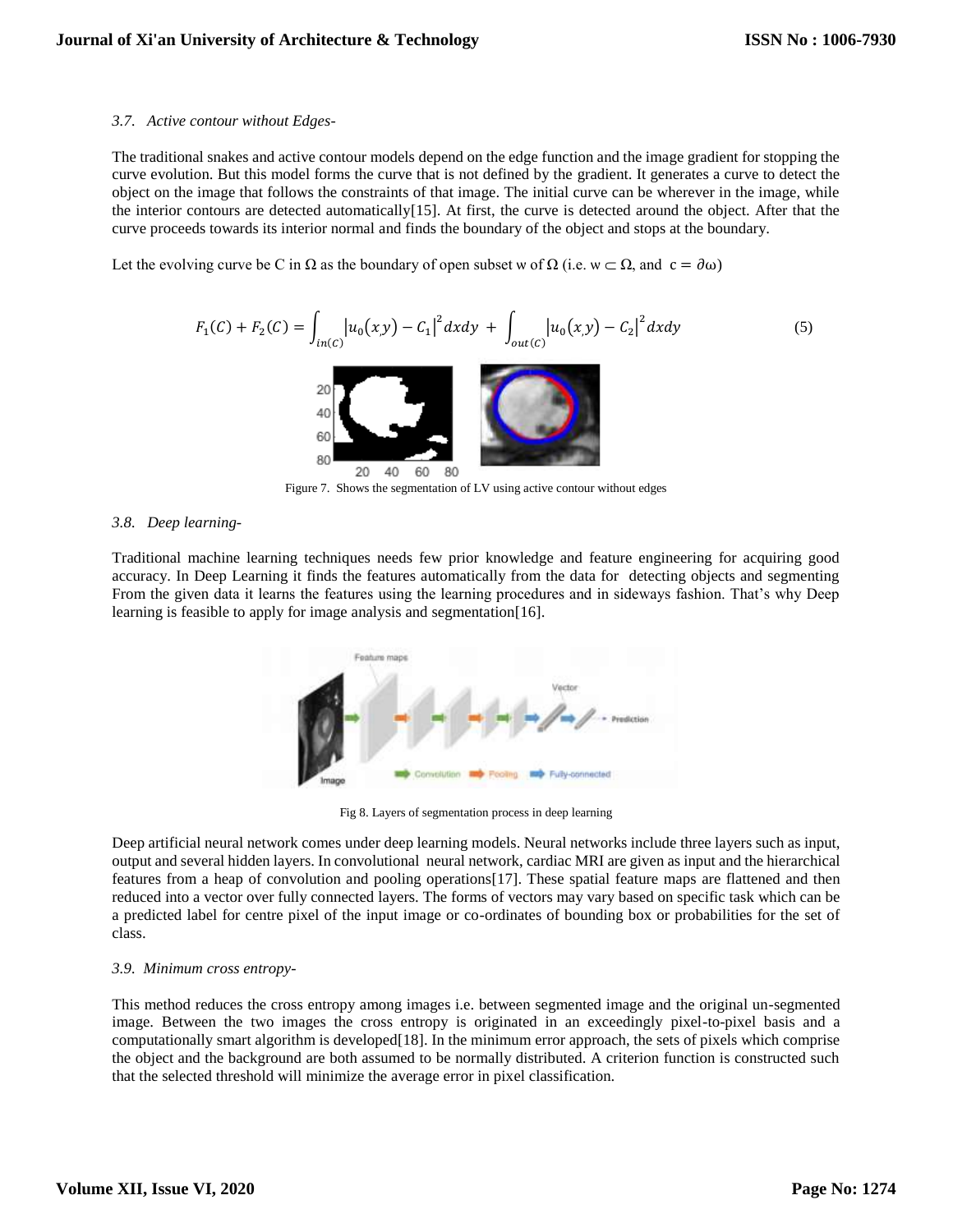

Figure 9. Segmentation LV using minimum cross entropy

## *3.10. Random forest-*

Random forest algorithm has two stages .At first, the region of interest (ROI) is identified and then the LV blood pool ,myocardium and background in the ROI is differentiated .In the beginning the input image given is over segmented into super pixels and using random forest (RF) classifiers each super pixels are classified .The super pixels which contains the parts of LV constitutes the ROI. The output of second set of RF classifiers probability maps for all the ROI pixel that belongs to myocardium, blood poo or background[19]. Then, the integration is applied for probability maps, it is integrated into a second order Markov random field (MRF) cost function and the graph cut optimization is used to attain the final labels.

RF classifiers are used for the following features:

1. The extraction of semantic information are allowed after the training step in the form of relative significance of various features which is important for LV segmentation.

2. For designing an appropriate cost function for segmentation, the probabilistic interpretation of the classification of test samples are allowed in RF classifiers.

3. The RF classifiers discard irrelevant regions for diagnosis away from the LV.

### *Challenges evoked in segmentation of cardiac MRI-*

The challenges faced by various segmentation methods in cardiac MRI are: (i) fuzziness of the cavity borders because to blood flow, acquisition artefacts, and partial volume effect especially for apical slices,[20] (ii) the papillary muscles in the LV pool and wall irregularities, which have the same grey level as the surrounding myocardium and it has not been not be taken into account during segmentation. The epicardial wall which is at the frontier between the myocardium and surrounding tissues has different intensity and it shows poor contrast with the myocardium. This makes segmentation of the epicardial wall difficult.

The LV cavity is surrounded by endocardium[4] MRI is the one which provides fine contrast between myocardium and the blood flow without the need of contrast medium. Due to the papillary muscles and wall irregularities in the heart chambers, which have the same intensity as the myocardium and owing to the gray level in-homogeneities in the blood flow, the segmentation difficulties exists.[21] The development of automated segmentation algorithms has been problematic as a result of the lack of "ground truth" in real clinical cases.

### III. EXPERIMENT AND RESULT

The computation two metrics namely APD and DICE using various segmentation techniques is performed. APD and dice are the two measures used to find the similarities or differences between the ground truth and the segmented image, where APD gives the Average perpendicular distance of the successful contours. A raw image with ground truth plane is given as input. Results and analysis of metrics using sixteen different segmentation techniques are shown in the table below.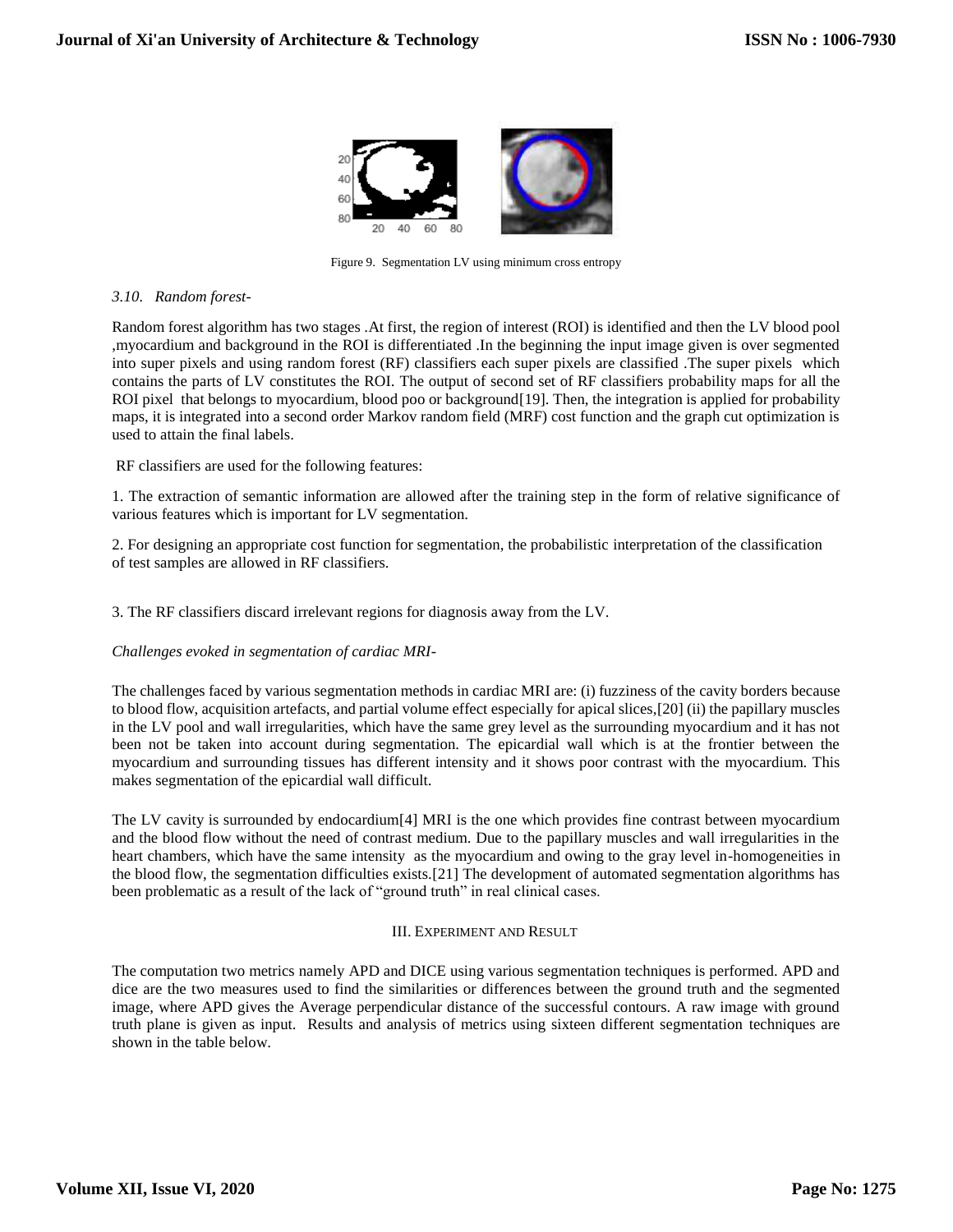| S. No | <b>Segmentation Method</b>   | <b>APD</b> | <b>DICE</b> |
|-------|------------------------------|------------|-------------|
| 1.    | SD threshold                 | 0.9380     | 0.9373      |
| 2.    | Adaptive thresholding        | 0.8611     | 0.8562      |
| 3.    | Active Contour without edges | 0.8844     | 0.8887      |
| 4.    | Region based Active contour  | 0.7927     | 0.8091      |
| 5.    | GM                           | 0.8655     | 0.8689      |
| 6.    | Local Thresholding           | 0.7256     | 0.7288      |
| 7.    | Level Set                    | 0.9034     | 0.9047      |
| 8.    | <b>Cross Entropy</b>         | 0.9312     | 0.9301      |
| 9.    | <b>Fuzzy Entropy</b>         | 0.9251     | 0.9252      |
| 10.   | <b>ISO</b>                   | 0.9322     | 0.9302      |
| 11.   | <b>Maximum Entropy</b>       | 0.9291     | 0.9289      |
| 12.   | <b>OTSU</b> Thresholding     | 0.9073     | 0.8766      |
| 13.   | EM                           | 0.9200     | 0.9126      |
| 14.   | K-Means clustering           | 0.8776     | 0.9209      |
| 15.   | Soft thresholding            | 0.7513     | 0.9077      |
| 16.   | Fuzzy C-means                | 0.7513     | 0.7568      |

| Table -1 Experiment Result |  |
|----------------------------|--|
|----------------------------|--|

#### IV.CONCLUSION

In this paper, a brief study of different segmentation techniques has presented. The objective function, pros and drawbacks of those methods is analyzed. By using two evaluation metrics that are, DICE and APD, a fine comparison is done between sixteen segmentation methods to guesstimate the performance. From the obtained results, we corroborate some of the efficient techniques such as local threshold, fuzzy C-means method, region based active contours, adaptive threshold and follows. Though the perpendicular distance between the contours been computed, the extended database to find the mean perpendicular distance between the slices and to find the base of the heart seems difficult. Further research is required to pacify the advances in the medical imaging and also to extend these technologies to segment all chambers as well.

#### REFERENCES

- [1] L. Expectancycauses and O. F. Death, "Life expectancy and causes of death," no. 2018, 2019.
- [2] D. Kang, P. J. Slomka, G. Germano, and C. J. Kuo, "Heart chambers and whole heart segmentation techniques : review," 2020.
- [3] V. Tavakoli and A. A. Amini, "A survey of shaped-based registration and segmentation techniques for cardiac images," *Comput. Vis. IMAGE Underst.*, 2013.
- [4] C. Petitjean and J. Dacher, "A review of segmentation methods in short axis cardiac MR images," *Med. Image Anal.*, vol. 15, no. 2, pp. 169–184, 2011.
- [5] H. Lee, "Automatic LV Segmentation with K-means Clustering and Graph Searching on Cardiac MRI," vol. 9, no. 3, pp. 292–295, 2015.
- [6] K. Chuang, H. Tzeng, S. Chen, J. Wu, and T. Chen, "Fuzzy c-means clustering with spatial information for image segmentation," vol. 30, pp. 9–15, 2006.
- [7] L. Wang, Y. Ma, K. Zhan, and Y. Ma, "Automatic Left Ventricle Segmentation in Cardiac MRI via Level Set and Fuzzy C-Means," no. 61175012, pp. 1–6, 2015.
- [8] M. C. J. Christ, "Fuzzy C-Means Algorithm for Medical Image Segmentation," no. 1, pp. 33–36.
- [9] C. Yang, W. Wu, Y. Su, and S. Zhang, "NU," *Magn. Reson. Imaging*, 2017.
- [10] S. Engineering, "co rre cte d Un Au tho r P roo f Un co cte d Au tho r P roo f," 2018.
- [11] T. Nadu and V. Sivakumar, "A Brief Study of Image Segmentation using," no. 978, 2014.
- [12] "Xiaxi Huang and Nikolaos V . Boulgouris Department of Electronic Engineering King ' s College London United Kingdom," pp. 45– 48, 2007.
- [13] D. Huang and C. Wang, "Optimal multi-level thresholding using a two-stage Otsu optimization approach," *Pattern Recognit. Lett.*, vol. 30, no. 3, pp. 275–284, 2009.
- [14] P. Smith, D. B. Reid, C. Environment, L. Palo, P. Alto, and P. L. Smith, "A Tlreshold Selection Method from Gray-Level Histograms," vol. C, no. 1, pp. 62–66, 1979.